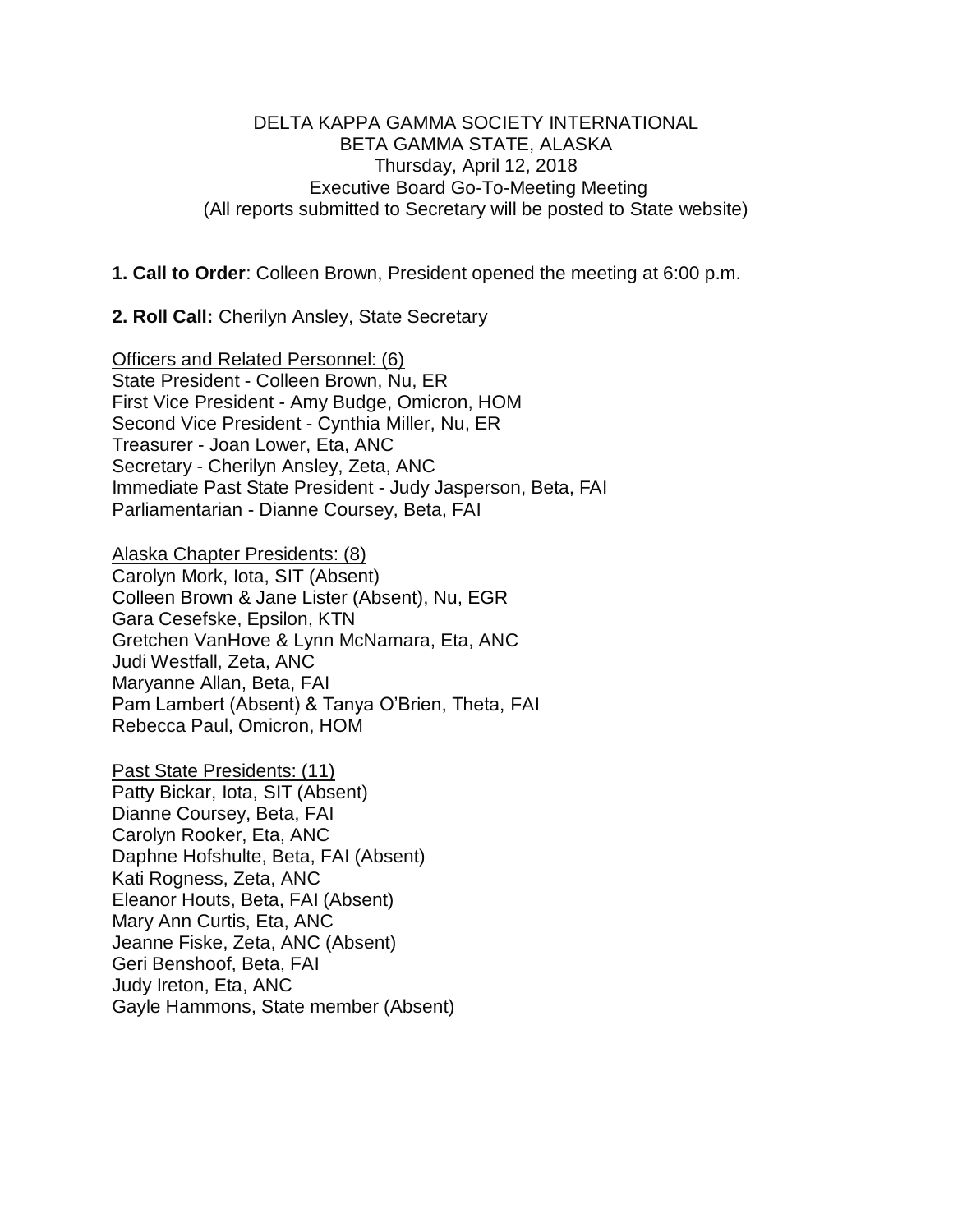Committee Chair: Communication, Gara Cesefske Educational Excellence, Gayle Hammons (Absent) Expansion and Membership, Vicky Foley (Absent) Finance, Cherilyn Ansley Leadership Development, Daphne Hofschulte (Absent) Nominations, Aldean Kilbourn (Absent) Rules, Barbara Sell Scholarships, Tanya O'Brien

(#) eligible to vote in each category.

## **3. Rules of Order: Dianne Coursey**

President Colleen thanked Dianne for taking the role of our new Parliamentarian.

Quorum for Executive Board is a majority of the voting members. There are 14, plus past presidents (determined at roll call) entitled to vote. Total present\_\_19\_\_\_.

When addressing the President, state your name and chapter. When recognized by President, state your name, chapter, and city. State name, chapter, and city when making motions. Motions from committee need no second.

## **4. Minutes of Executive Board:** Cherilyn Ansley

Minutes of meeting from October 5, 2017 GTM were reviewed by committee and subsequently posted to the State website for members perusal. Minutes approved.

## **5. Additions to and/or Approval of Agenda**

Kati Rogness, Zeta moved to accept the agenda as presented. Motion seconded by Tanya O'Brien, Theta. Agenda approved as presented.

**6. Treasurer's Report**: Joan Lower (see reports)

## **7.** *State Committee Reports* **(**by Chair, unless noted**)**

- **A. Communication:** Gara Cesefske Facebook group is up but she can only add members she's friended. Anyone can add a member from their chapter that they are friends with on Facebook. Google doc has been a success. Gara learned Padlet for this GTM. Her goals are to add as many members as possible to Facebook, do an article for *The Nuggets* and the State website, offer a technology class for Facebook online, and work on U.S. Forum.
	- a. The *Nuggets,* Aldean Kilbourn report read by Gara Cesefske, Epsilon
	- b. Webmaster, Maryanne Allan discussed highlights of report: "Celebrations", "Member Photographs", and would like Alaska scenery pictures.
	- c. Historian, Judy Ireton no report at this time
	- d. U.S. Forum, Geri Benshoof no written report. Learned yesterday of March 2018 U.S. Forum Connection. Very informative with issues of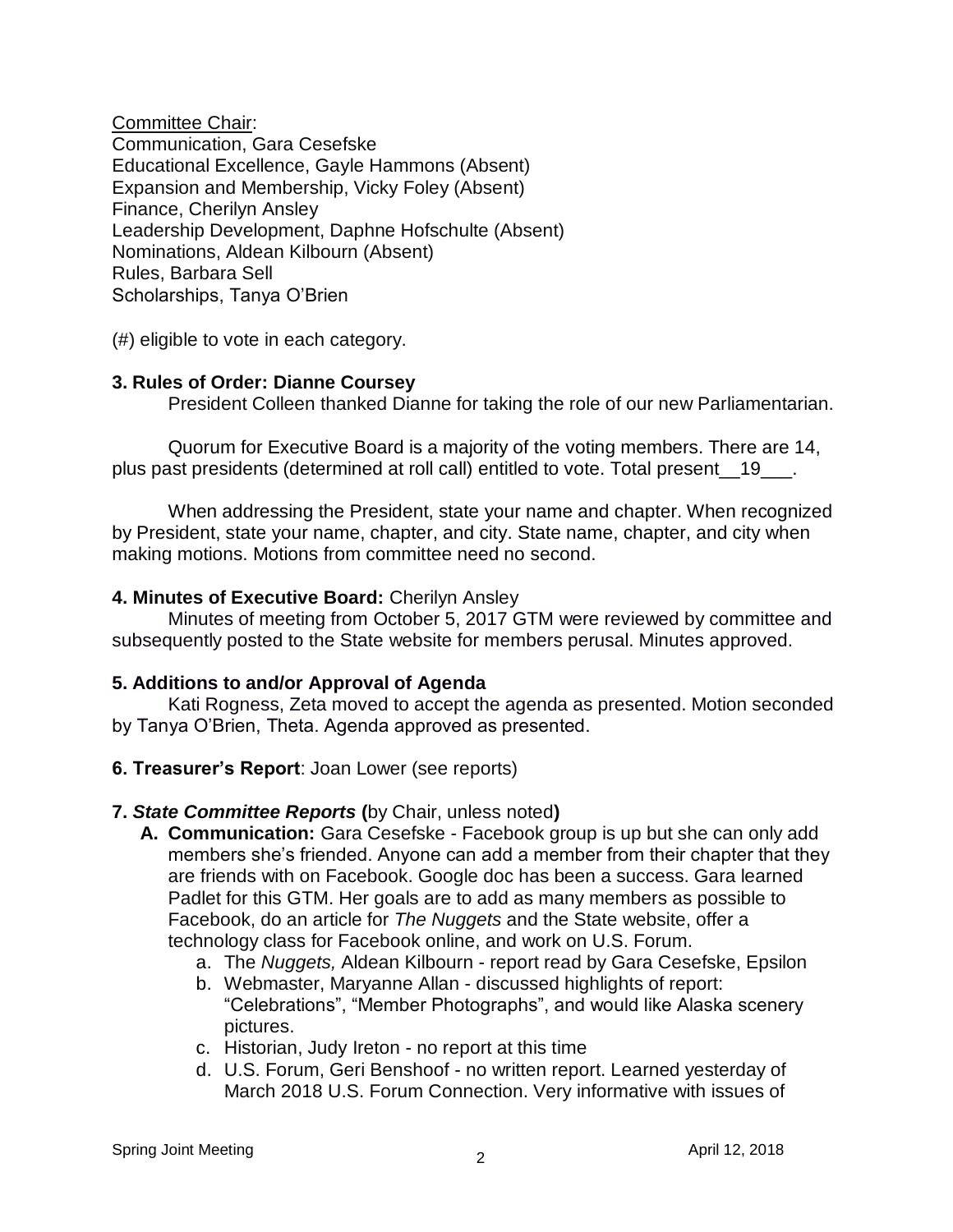interest to DKG. Can go to International website to request to receive these by email. Any member of DKG is a member of the U.S. Forum which meets at regional and international conventions. Any changes are voted on at International. U.S. Forum has a seminar in March of even years in Washington DC with time to meet with state legislators. There is a link on our State website.

- **B. Educational Excellence:** Gayle Hammons report read by Tanya O'Brien, **Theta**
- **C. Expansion and Membership:** Vicki Foley absent, no report
- **D. Leadership Development:** Daphne Hofschulte report read by Joan Lower, Eta
- **E. Nominations:** Aldean Kilbourn no report at this time, still need a third member
- **F. Finance:** Cherilyn Ansley report read by Cherilyn
- **G. Rules:** Barb Sell Proposal and vote of changes to the bylaws (New state name, face to face convention replaced by online convention, increase scholarship fund). New language voted on at convention will be put into bylaws and standing rules and sent on to the International committee for approval. In July, our committee will go through International changes that affect Alaska. (See proposed amendments document on State website.) Barb presented changes for Executive Board to vote on: **Vote #1** Rules committee moved that State name be changed to Alaska State Organization or DKG Alaska. *Motion passed.* **Vote #2** Rules committee moved that chapter names be the Greek letter and city; State Online convention be held in odd-numbered years for the purpose of electing and installing officers, accepting the budget for the biennium, disseminating Society information and conducting other state business, which may properly come before it; State Leadership convention be held face-to-face in even-numbered years for the purpose of leadership training, amending Bylaws and Standing Rules, conducting the Ceremony of Remembrance, honoring the State Achievement Award recipient, disseminating Society information and conducting other state business which may properly come before it; State Executive Board will meet at least one week before the annual convention in order to save time at the state meeting and to allow necessary time for Executive Board to complete its business before the convention; the Executive Board will meet at least twice a year using Go-To-Meeting. *Motion passed.* **Vote #3** Rules committee moved that State officers shall be installed at their own chapter gathering during the State Online convention according to our ritual; the newly elected State President shall receive her State President's pin from a chapter officer following the installation ceremony; the State Treasurer shall be responsible for purchase of State President's pin; Chapters are encouraged to send a photo of the installation of their State officer to *The Nuggets* Editor to be published; new State officers will be honored with a special ceremony at the next State Leadership convention in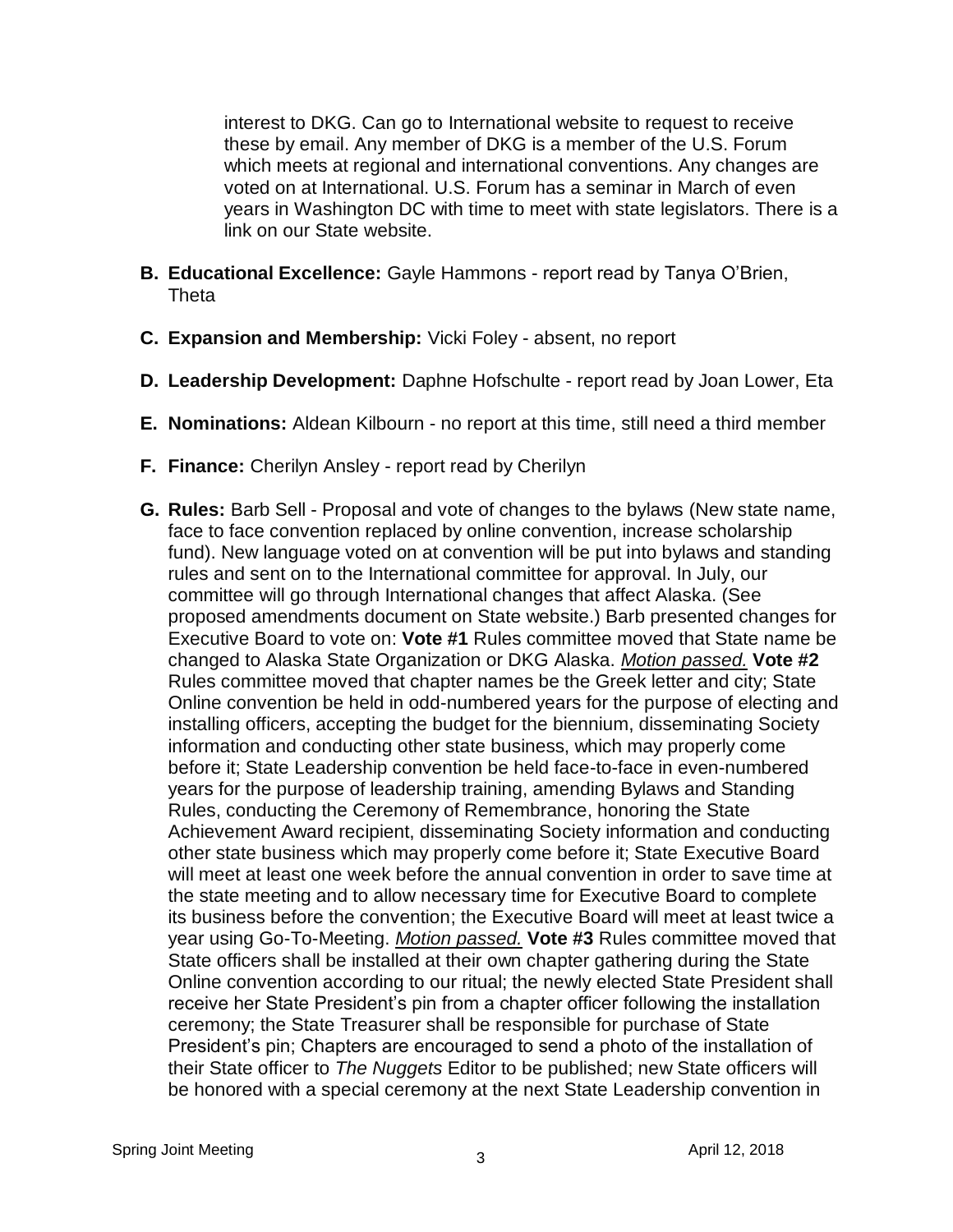even-numbered years; election of officers will be a part of the agenda of the online convention with the result announced after vote is tallied; State Leadership conventions in even-numbered years shall be self-supporting from registration fee receipts; housing expenses incurred for the Leadership convention's International guest are the responsibility of the State Leadership convention and shall be for the days of the convention; each State committee chair will receive a fifty-dollar (\$50.00) stipend for attending a State leadership convention. *Motion passed.* **Vote #4** Rules committee moved that Scholarship recipient's name shall be given to the State Secretary so that the recipient's name can be entered in the official minutes; DKG Alaska Achievement Award shall be presented to the recipient by the State Second Vice President and presented at the final banquet of the State Leadership convention; the recipient's name shall be given to the State Secretary so that the recipient's name can be entered in the official minutes. *Motion passed.* **Vote #5** The Scholarship committee presented to the Rules committee amendments to the Standing Rules G, Scholarship #6, #10, #11 with rationale (see report on State website). *Motion passed.*

## **H. Scholarships:** Tanya O'Brien

Dawn Swenson, Nu, received the State scholarship for her pursuance of a Master's Degree. A certificate has been developed to present to recipients. Application period for this year's scholarship has been extended to October 1, 2018.

## **8. Unfinished Business**

- A. State Literacy Project: Ad Hoc Committee Leader Marie Smith, Nu offered four projects for consideration: #1 RAIS (Refugee Assistance and Immigration Services) from Catholic Social Services - need volunteers to meet with immigrants and provide literacy kits (cost about \$200); #2 Burkina Faso literacy scholarship (Boaz Operation) in West Africa to support one student at \$300 for a school year; #3 DRA Support - retired teachers support classroom teachers in administering DRAs; #4 Read on the Fly - support books in airports (\$50 for stickers to label). Motion from committee was for 2017-2018 to fund #1, #2, #4 and for 2018-2019 to fund #2, #4. *Motion passed.*
	- B. State Leadership Convention: 1st Vice President Amy and President Colleen Amy shared the need for registrations to be sent in ASAP for aid in planning with Lands End. Colleen advised there will be no chapter sales. Joan will email and have on hand reimbursement forms (also available on State website) for State committee chairs and incurred committee expenses, State officers, and this year newly elected Presidents, Treasurers, EEC chairs and Membership chairs. Colleen advised that new initiates attending convention will be recognized. She also requested chapter Presidents get names of officers to be installed to Daphne Hofschulte.

## **9. Other Business**

A. New DKG app - Colleen advised to scrap the old and get the new one which is